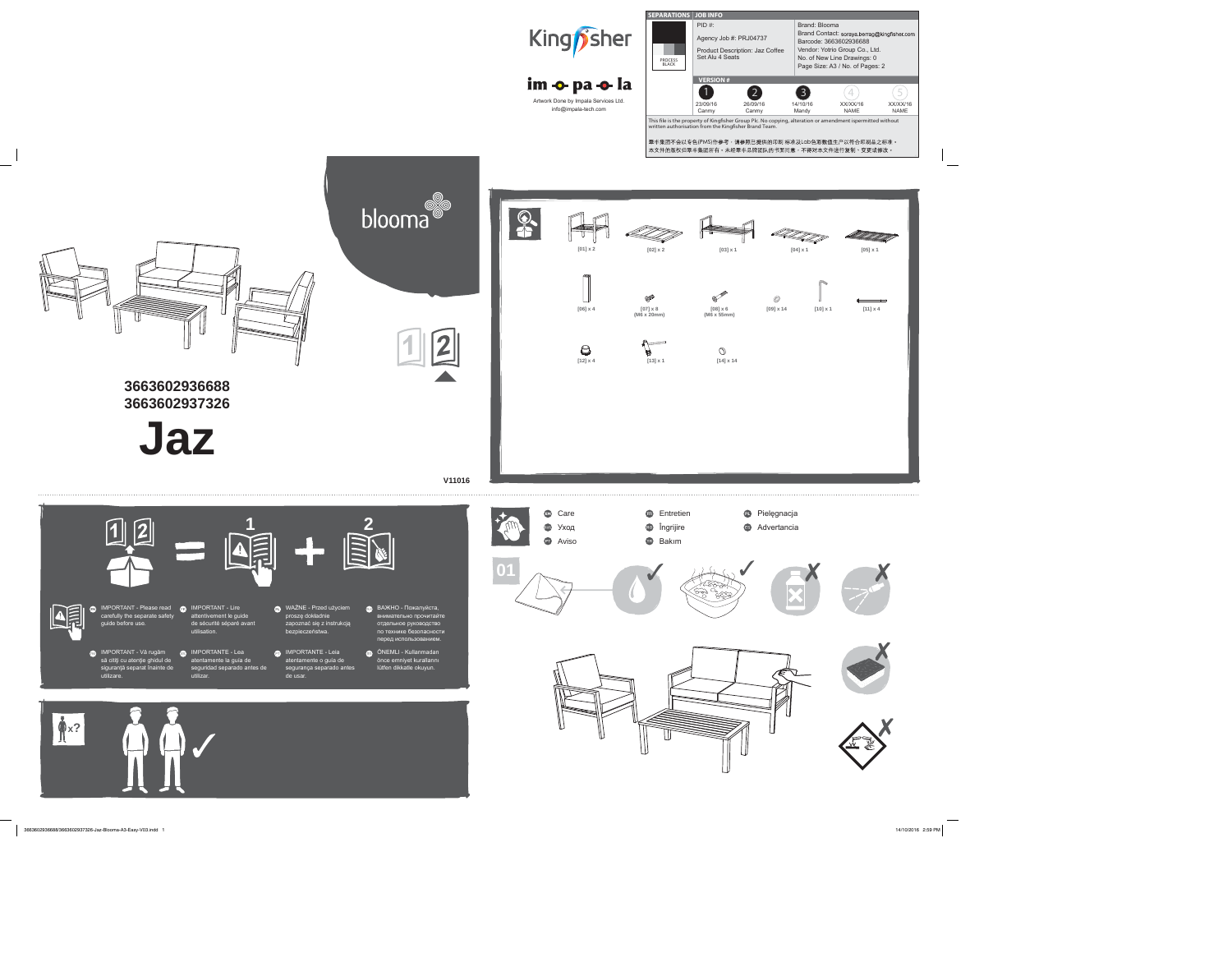

**x 2**

**B**

**B**

**[09] [07] [14]**

**[02]**













 $\bigotimes$  [12] x 4

3663602936688 J Bl A3 E V03 i dd 2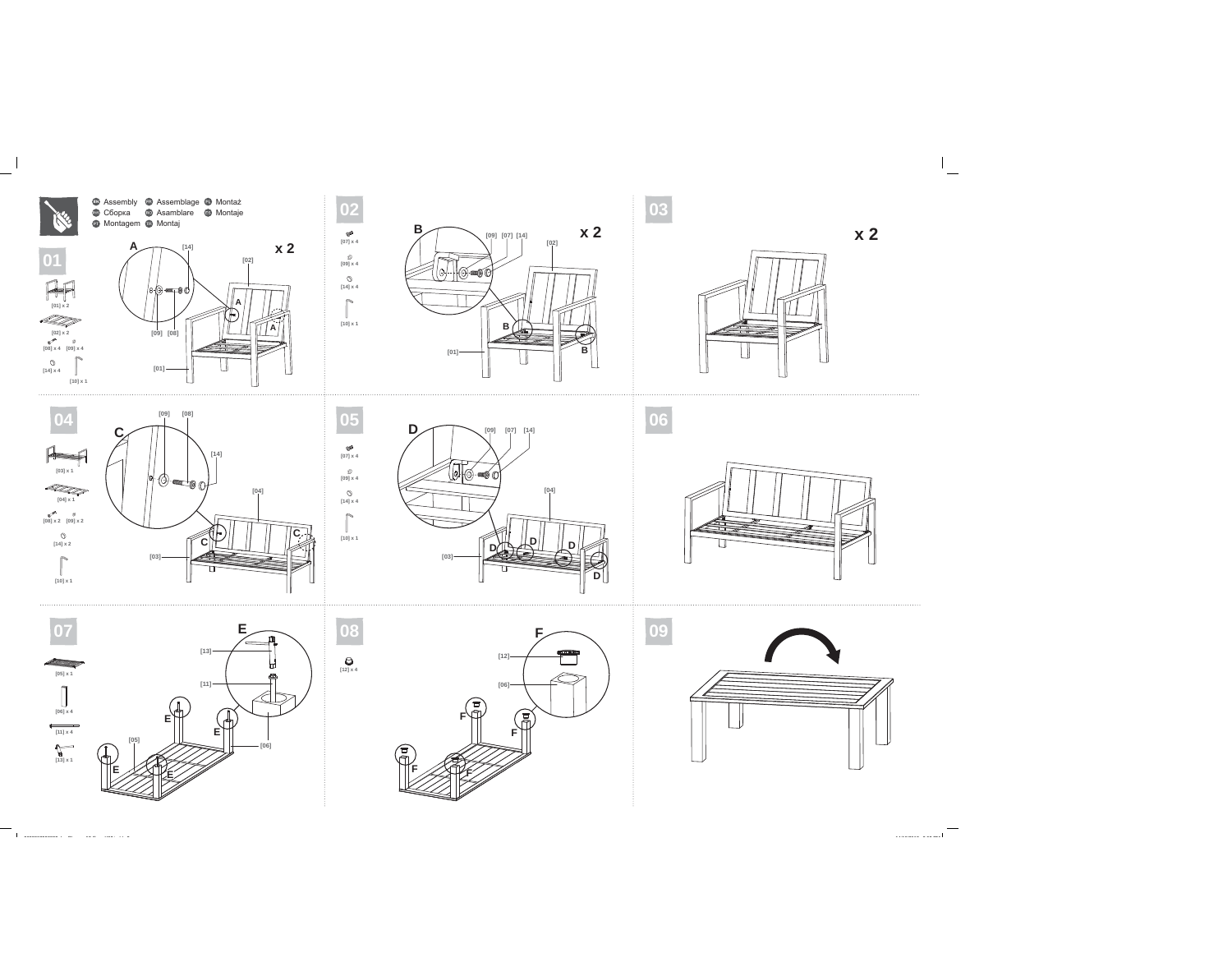

**3663602936688 3663602937326**

**Jaz**

**V10916**